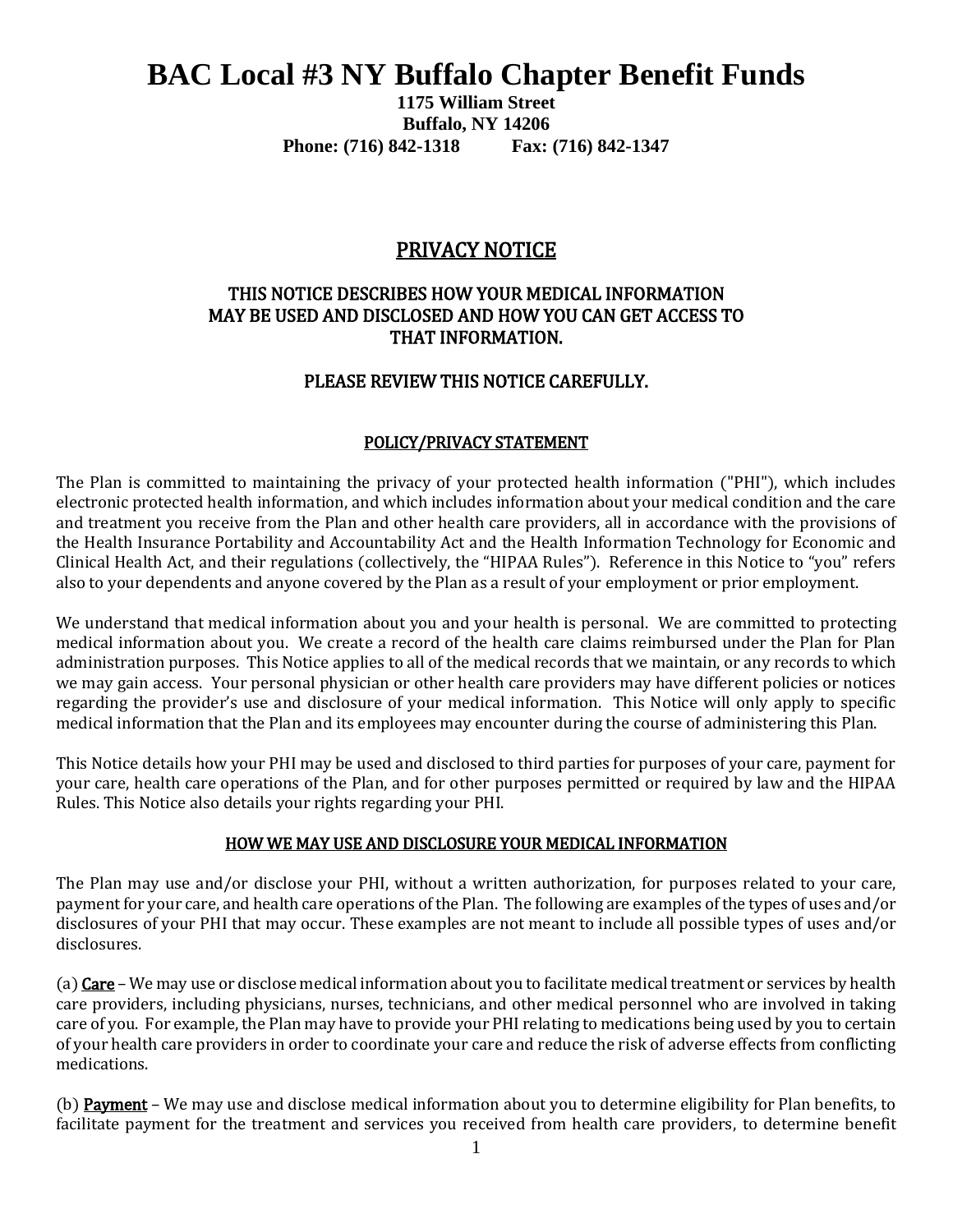responsibility under the Plan, or to coordinate Plan coverage. For example, the Plan may need to provide your PHI to an insurance carrier who insures the cost of your care when that cost exceeds a certain dollar amount.

(c) Health Care Operations – We may use and disclose medical information about you for other Plan operations. In order for the Plan to operate in accordance with applicable law and insurance requirements, it may be necessary for the Plan to compile, use and/or disclose your PHI. For example, the Plan may use your PHI in order to assess Plan management or secure a contract for reinsurance.

## SPECIAL SITUATIONS WHERE NO AUTHORIZATION IS REQUIRED

The Plan may use and/or disclose your PHI, without a written Authorization from you, in the following special situations:

(a) De-identified Information - Your PHI is altered so that it does not identify you and, even without your name, cannot be used to identify you.

(b) Business Associate - To a business associate, which is someone who the Plan contracts with to provide a service necessary for the operations of the Plan (such as an outside computer service vendor). The Plan will obtain satisfactory written assurance, in accordance with applicable law and the HIPAA Rules, that the business associate will appropriately safeguard your PHI and that the business associate will ensure its subcontractors, if any, appropriately safeguard your PHI as well.

(c) To You or a Personal Representative - To you, or to a person who, under applicable law, has the authority to represent you in making decisions related to your health care.

(d) Public Health Activities - Such activities include, for example, information collected by a public health authority, as authorized by law, to prevent or control disease, injury or disability. This includes reports of child abuse or neglect, and the reporting of births and deaths.

(e) Food and Drug Administration - If required by the Food and Drug Administration to report adverse events, product defects or problems or biological product deviations, or to track products, or to enable product recalls, repairs or replacements, or to conduct post marketing surveillance.

(f) **Abuse. Neglect or Domestic Violence** - To a government authority if the Plan is required by law to make such disclosure. If the Plan is authorized by law to make such a disclosure, it will do so if it believes that the disclosure is necessary to prevent serious harm or if the Plan believes that you have been the victim of abuse, neglect or domestic violence. Any such disclosure will be made in accordance with the requirements of law, which may also involve notice to you of the disclosure.

 $(g)$  Health Oversight Activities - Such activities, which must be required by law, involve government agencies involved in oversight activities that relate to the health care system, government benefit programs, government regulatory programs and civil rights law. Those activities include, for example, criminal investigations, audits, disciplinary actions, or general oversight activities relating to the community's health care system.

(h) **Judicial and Administrative Proceeding** - For example, the Plan may be required to disclose your PHI in response to a court order or a lawfully issued subpoena.

(i) Law Enforcement Purposes - In certain instances, your PHI may have to be disclosed to a law enforcement official for law enforcement purposes. Law enforcement purposes include: (1) complying with a legal process (i.e., subpoena) or as required by law; (2) information for identification and location purposes (e.g., suspect or missing person); (3) information regarding a person who is or is suspected to be a crime victim; (4) in situations where the death of an individual may have resulted from criminal conduct; and (5) in the event of a crime occurring on the premises of the Plan.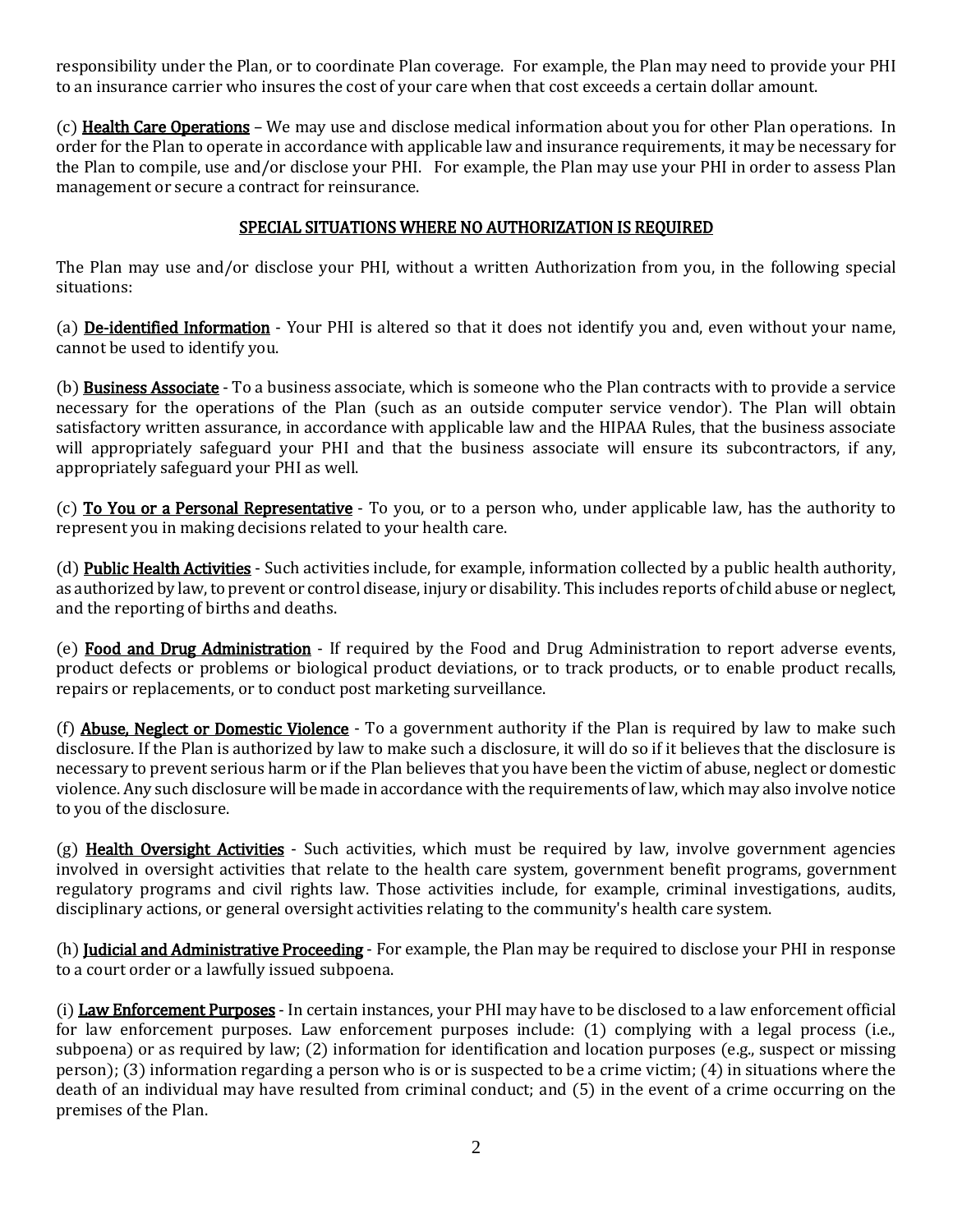(i) Coroner or Medical Examiner - The Plan may disclose your PHI to a coroner or medical examiner for the purpose of identifying you or determining your cause of death, or to a funeral director as permitted by law and as necessary to carry out its duties.

(k) **Organ, Eye or Tissue Donation** - If you are an organ donor, the Plan may disclose your PHI to the entity to whom you have agreed to donate your organs.

(I) Research - If the Plan is involved in research activities, your PHI may be used, but such use is subject to numerous governmental requirements intended to protect the privacy of your PHI such as approval of the research by an institutional review board and the requirement that protocols must be followed.

(m) **Avert a Threat to Health or Safety** - The Plan may disclose your PHI if it believes that such disclosure is necessary to prevent or lessen a serious and imminent threat to the health or safety of a person or the public and the disclosure is to an individual who is reasonably able to prevent or lessen the threat.

(n) Specialized Government Functions - When the appropriate conditions apply, the Plan may use PHI of individuals who are Armed Forces personnel: (1) for activities deemed necessary by appropriate military command authorities; (2) for the purpose of a determination by the Department of Veteran Affairs of eligibility for benefits; or (3) to a foreign military authority if you are a member of that foreign military service. The Plan may also disclose your PHI to authorized federal officials for conducting national security and intelligence activities including the provision of protective services to the President or others legally authorized.

(o) Inmates - The Plan may disclose your PHI to a correctional institution or a law enforcement official if you are an inmate of that correctional facility and your PHI is necessary to provide care and treatment to you or is necessary for the health and safety of other individuals or inmates.

(p) Workers' Compensation - If you are involved in a Workers' Compensation claim, the Plan may be required to disclose your PHI to an individual or entity that is part of the Workers' Compensation system.

(q) **Disaster Relief Efforts** - The Plan may use or disclose your PHI to a public or private entity authorized to assist in disaster relief efforts.

(r) Required by Law - If otherwise required by law, but such use or disclosure will be made in compliance with the law and limited to the requirements of the law.

# AUTHORIZATIONS

As detailed in the HIPAA Rules, certain uses and disclosures of psychotherapy notes, uses and disclosures of PHI for marketing purposes (as described in the "Marketing" section of this Privacy Notice), and disclosures that constitute a sale of PHI require a written authorization from you, and other uses and disclosures not otherwise permitted as described in this Privacy Notice will only be made with your written authorization, which you may revoke at any time as detailed in the "Your Rights Regarding Medical Information About You" section of this Privacy Notice.

## DISCLOSURES TO THE PLAN SPONSOR

The Plan will not disclose your PHI to the Plan's sponsor, the Board of Trustees, or allow a health insurance issuer or HMO to make a disclosure until the Plan sponsor complies with the Plan's requirements relating to the confidentiality and protection of your PHI.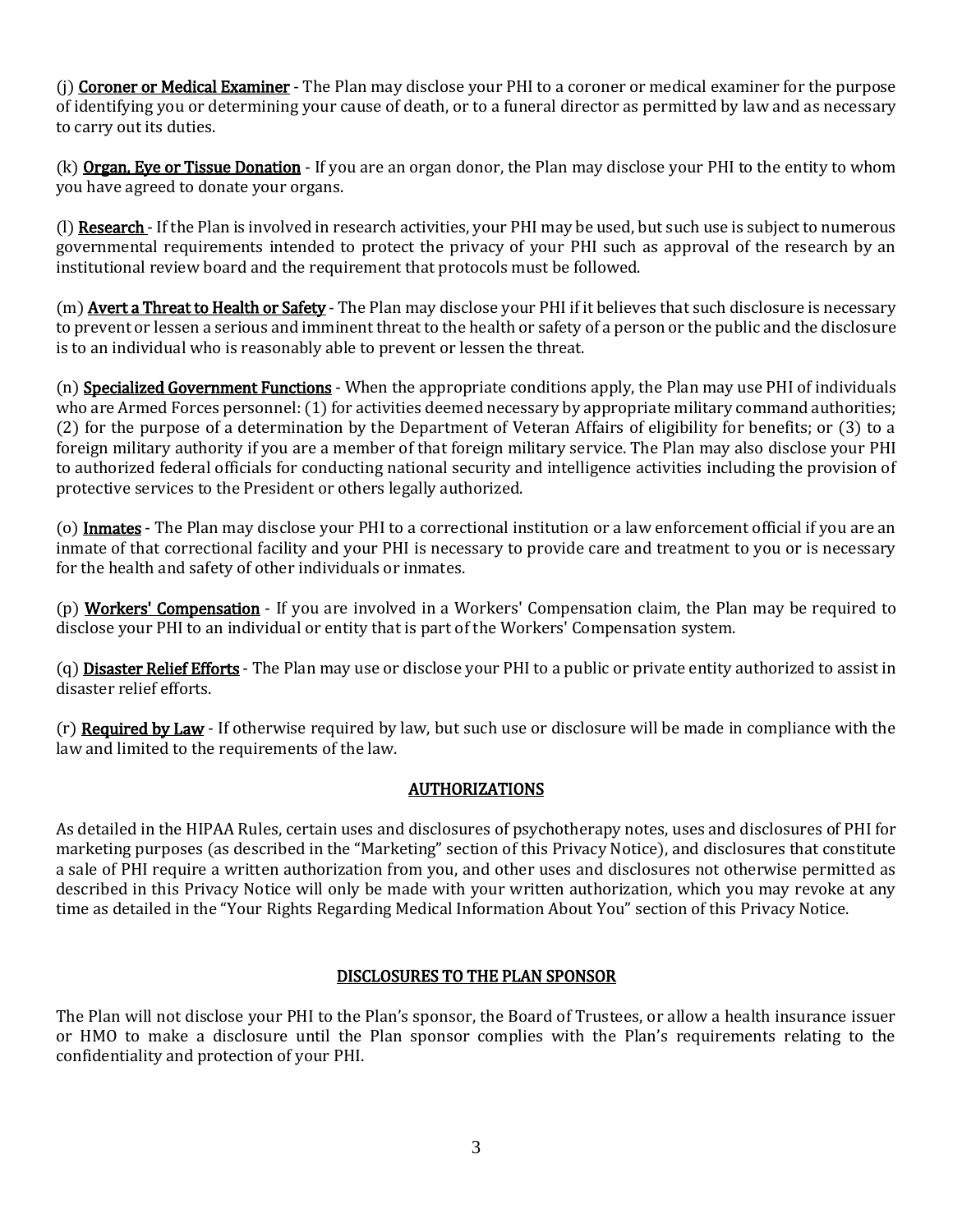#### TREATMENT ALTERNATIVE/BENEFITS

The Plan may, from time to time, contact you about treatment alternatives, or other health benefits or services that may be of interest to you.

## MARKETING

The Plan may only use and/or disclose your PHI for marketing activities if we obtain from you a prior written Authorization. "Marketing" activities include communications to you that encourage you to purchase or use a product or service, and the communication is not made for your care or treatment. However, marketing does not include, for example, sending you a newsletter about this Plan. Marketing also includes the receipt by the Plan of financial remuneration, directly or indirectly, from a third party whose product or service is being marketed to you. The Plan will inform you if it engages in marketing and will obtain your prior Authorization.

## FAMILY/FRIENDS

The Plan may disclose to your family member, other relative, a close personal friend, or any other person identified by you, your PHI directly relevant to such person's involvement with your care or the payment for your care. The Plan may also use or disclose your PHI to notify or assist in the notification (including identifying or locating) of a family member, a personal representative, or another person responsible for your care, of your location, general condition or death. However, in both cases, the following conditions will apply:

(a) The Plan may use or disclose your PHI if you agree, or if the Plan provides you with opportunity to object and you do not object, or if the Plan can reasonably infer from the circumstances, based on the exercise of its judgment, that you do not object to the use or disclosure.

(b) If you are not present, the Plan will, in the exercise of its judgment, determine whether the use or disclosure is in your best interests and, if so, disclose only the PHI that is directly relevant to the person's involvement with your care.

## GOVERNMENT REGULATION

The Plan is subject to various rules and regulations of New York State and the federal government. As a result of those rules and regulations, periodically representatives from federal or state agencies will audit the operations of the Plan and, in the process of that audit, will review Plan records, some of which may contain your PHI. Access by a federal or state agency to your PHI for audit purposes does not require your prior authorization.

## UNDERWRITING

If the Plan intends to use or disclose PHI for underwriting purposes the Plan is prohibited from using or disclosing PHI that is genetic information of a Plan Participant for such purposes (except this underwriting prohibition does not apply to issuers of long term care policies).

## YOUR RIGHTS REGARDING MEDICAL INFORMATION ABOUT YOU

You have the following rights regarding medical information we maintain about you:

(a) Right to revoke any Authorization, in writing, at any time. To request a revocation, you must submit a written request to the Plan's Privacy Officer.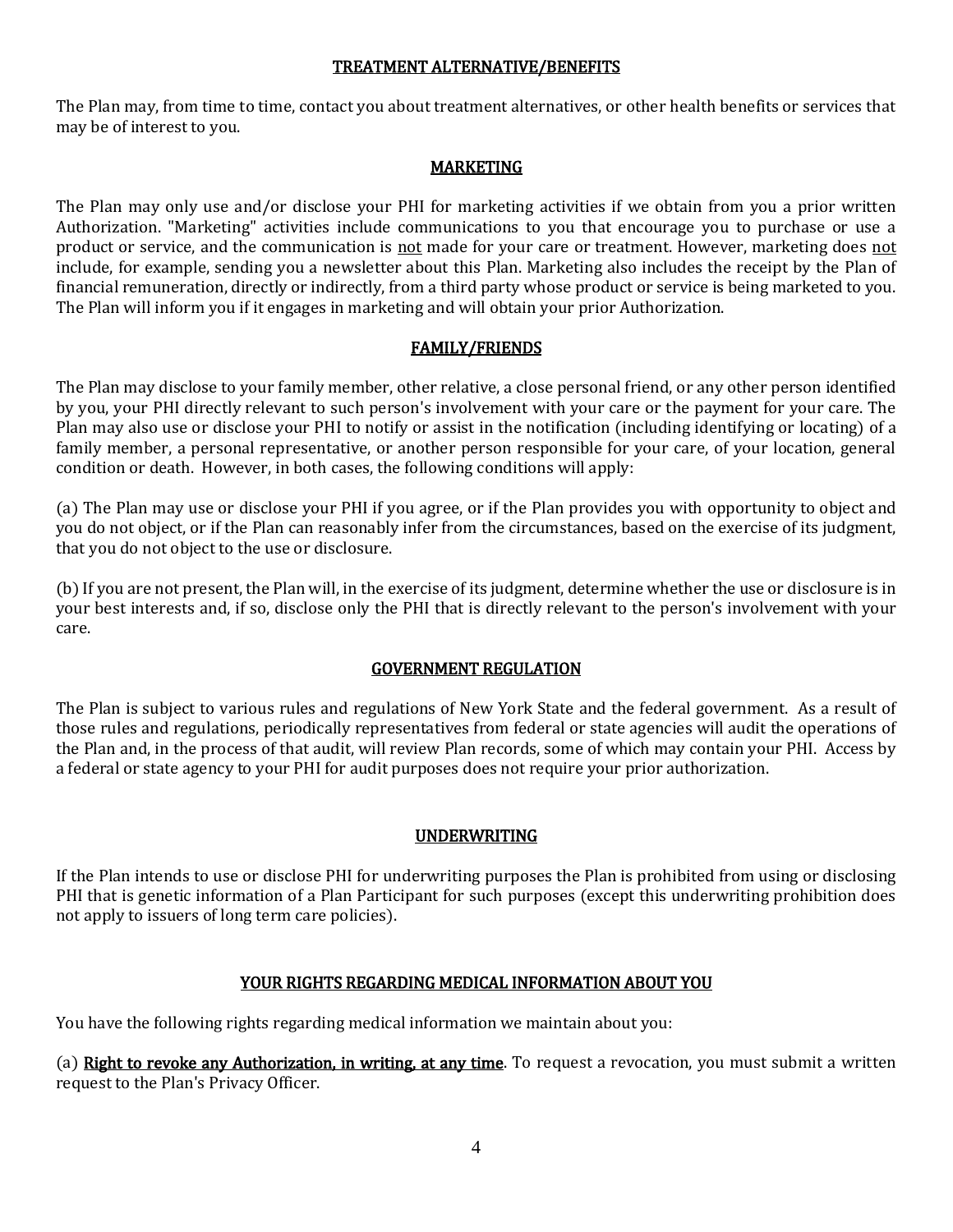## (b) Right to request restrictions on certain uses and/or disclosures of your PHI as provided by law and the HIPAA

Rules. However, the Plan is not obligated to agree to a requested restriction, except to the extent required by the HIPAA Rules or by law. To request restrictions, you must submit a written request to the Plan's Privacy Officer. In your written request, you must inform the Plan of what information you want to limit, whether you want to limit the Plan's use or disclosure, or both, and to whom you want the limits to apply. If the Plan agrees to your request, the Plan will comply with your request unless the information is needed in order to provide you with emergency treatment.

(c) Right to receive confidential communications of PHI by alternative means or at alternative locations. You must make your request in writing to the Plan's Privacy Officer. The Plan will accommodate all reasonable requests.

(d) Right to inspect and copy your PHI as provided by law. To inspect and copy your PHI, you must submit a written request to the Plan's Privacy Officer. In certain situations that are defined by law, the Plan may deny your request, but you will have the right to have the denial reviewed. The Plan can charge you a fee for the cost of copying, mailing, or other supplies associated with your request, all in accordance with applicable law. To inspect and copy medical information that may be used to make decisions about you, you must submit your request in writing to:

## Bricklayers and Allied Craftworkers Local #3 NY Health And Welfare Plan 1175 William Street Buffalo, NY 14206 (716) 842-1318

(e) Right to amend your PHI as provided by law. To request an amendment, you must submit a written request to the Plan's Privacy Officer. You must provide a reason that supports your request. The Plan may deny your request if it is not in writing, if you do not provide a reason and support of your request, if the information to be amended was not created by the Plan (unless the individual or entity that created the information is no longer available), if the information is not part of your PHI maintained by the Plan, if the information is not part of the information you would be permitted to inspect and copy, and/or if the information is accurate and complete. If you disagree with the Plan's denial, you have the right to submit a written statement of disagreement.

(f) Right to receive an accounting of disclosures of your PHI as provided by law. To request an accounting, you must submit a written request to the Plan's Privacy Officer which must comply with the applicable HIPAA Rules. The request should indicate in what form you want the list (such as a paper or electronic copy). The first list you request within a 12 month period will be free, but the Plan may charge you for the cost of providing additional lists in that same 12 month period. The Plan will notify you of the costs involved and you can decide to withdraw or modify your request before any costs are incurred. The request must state a time period which may not be longer than six years.

# (g) Right to receive a paper copy of this Privacy Notice from the Plan upon request to the Plan's Privacy Officer.

(h) Right to be notified following a breach of your Unsecured PHI (as such term is defined by the HIPAA Rules).

(i) Right to complain to the Plan, or to the Region II--Office for Civil Rights, U.S. Department of Health and Human Services, Jacob Javits Federal Building, 26 Federal Plaza-Suite 3312, New York, New York 10278. A list of the regional offices of the Office for Civil Rights can be found at www.hhs.gov/ocr/office/about/rgn-hqaddresses.html. To file a complaint with the Plan, you must contact the Plan's Privacy Officer. All complaints must be in writing.

(j) Right to obtain more information on, or have your questions about your rights answered. To obtain more information, you may contact the Plan's Privacy Officer, Carmen O'Neal at (716) 842-1318 or via e-mail at coneal@baclocal3ny.com.